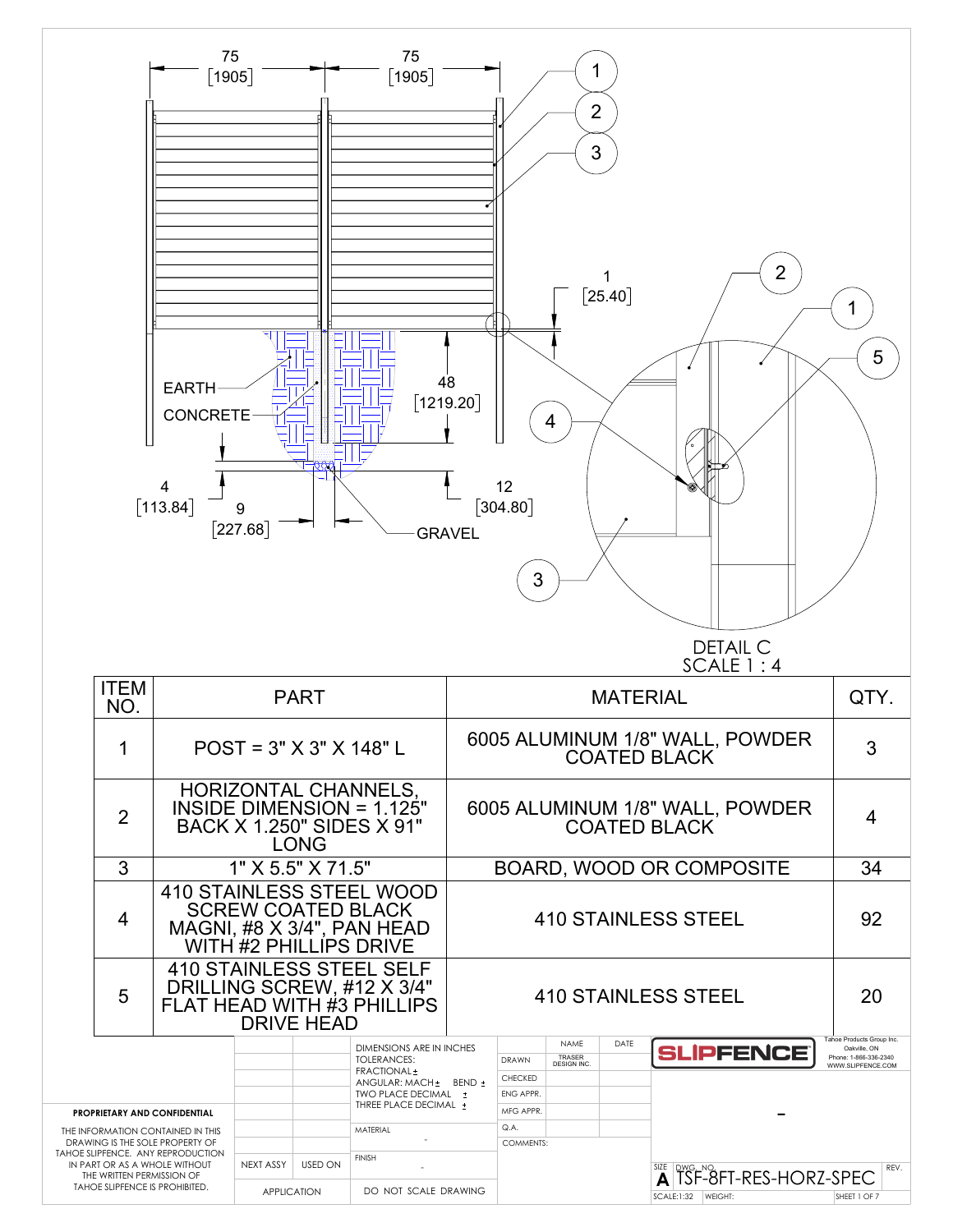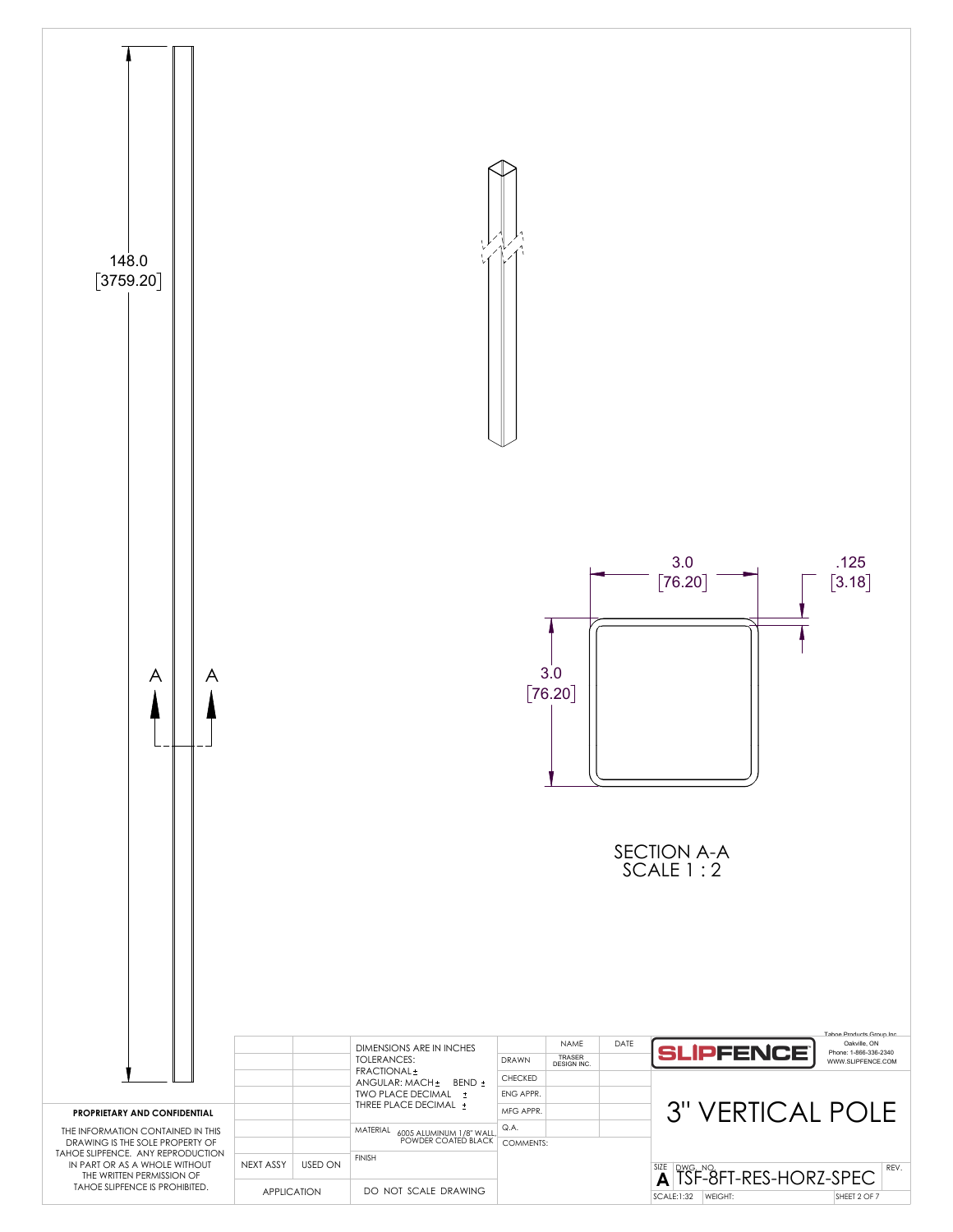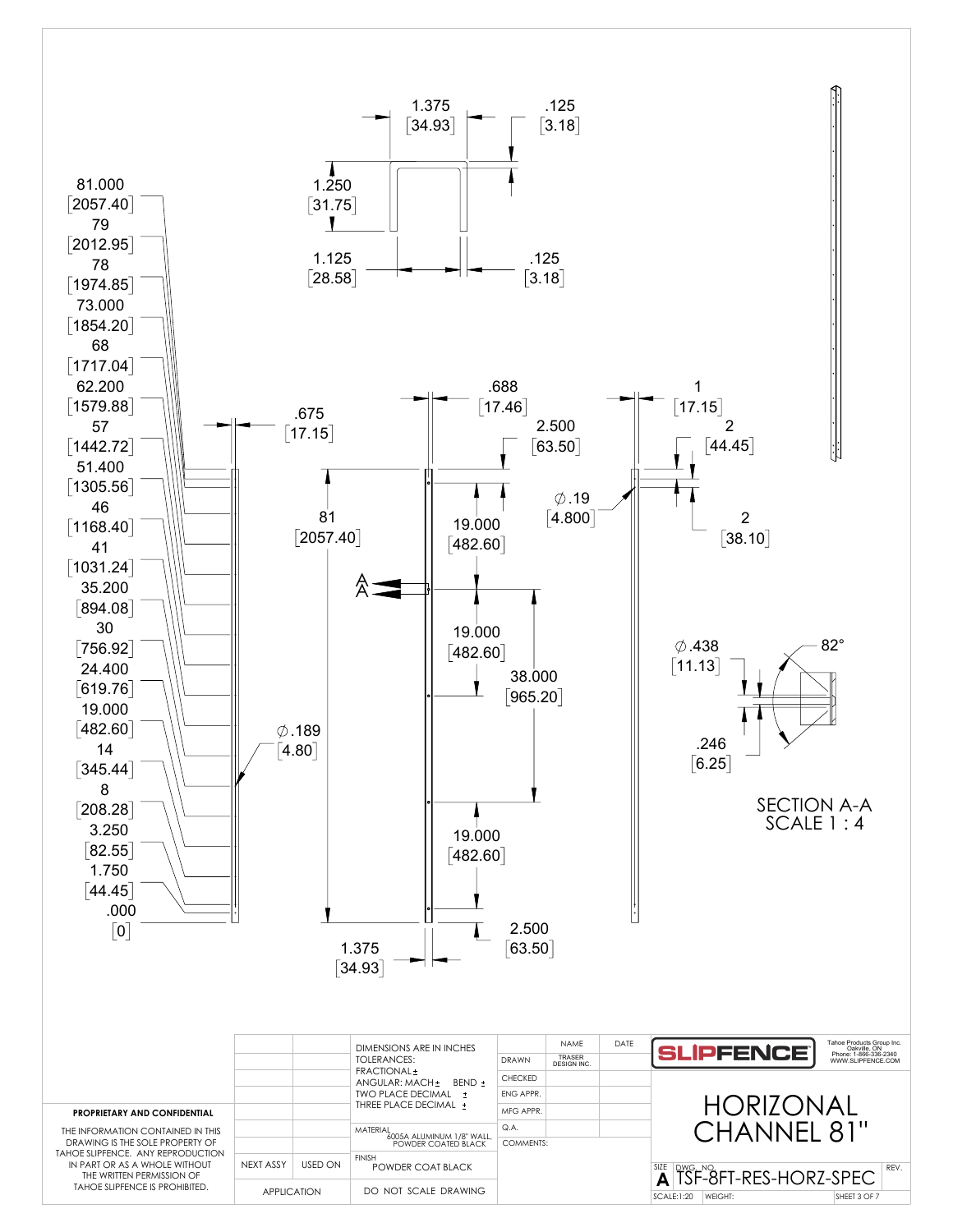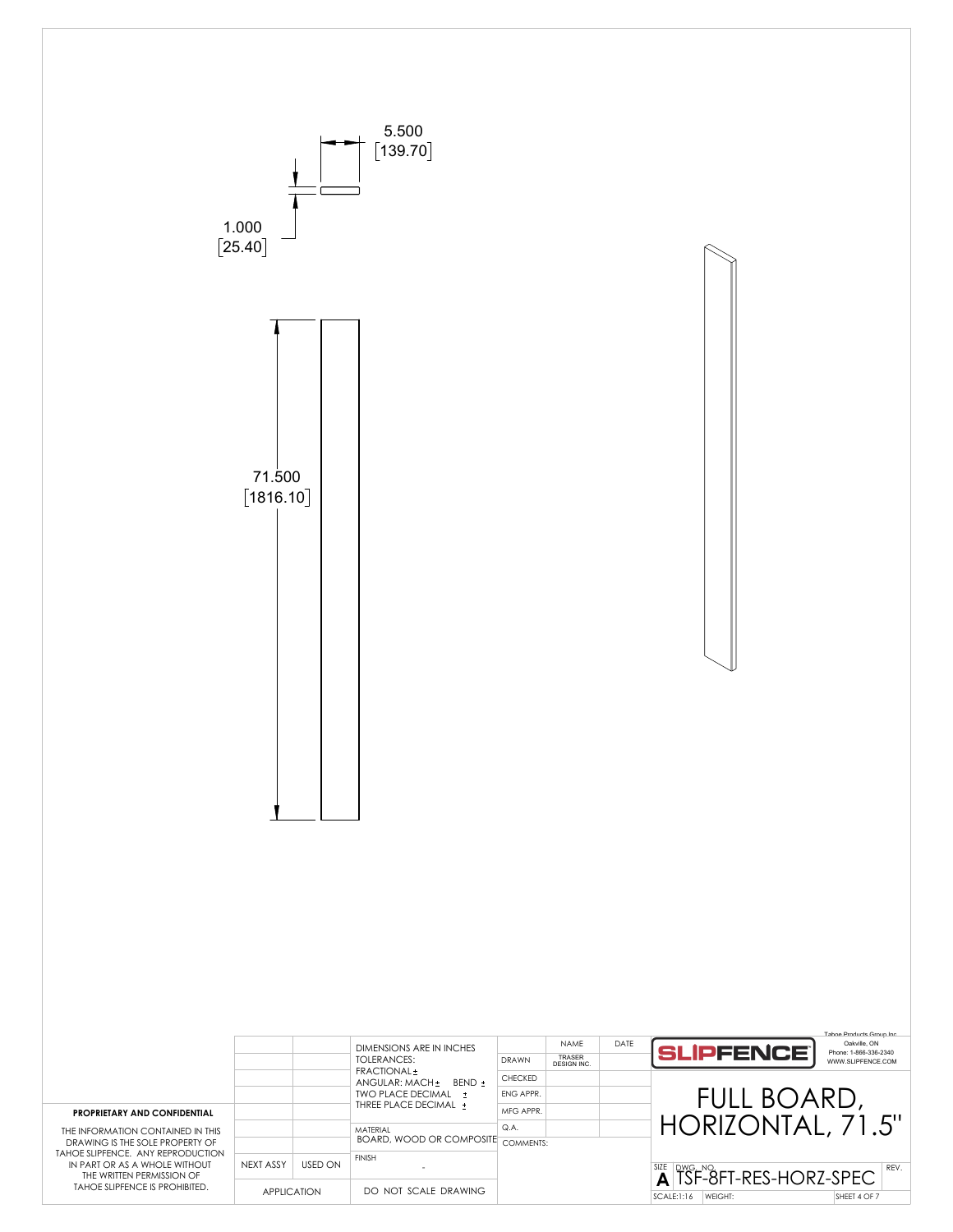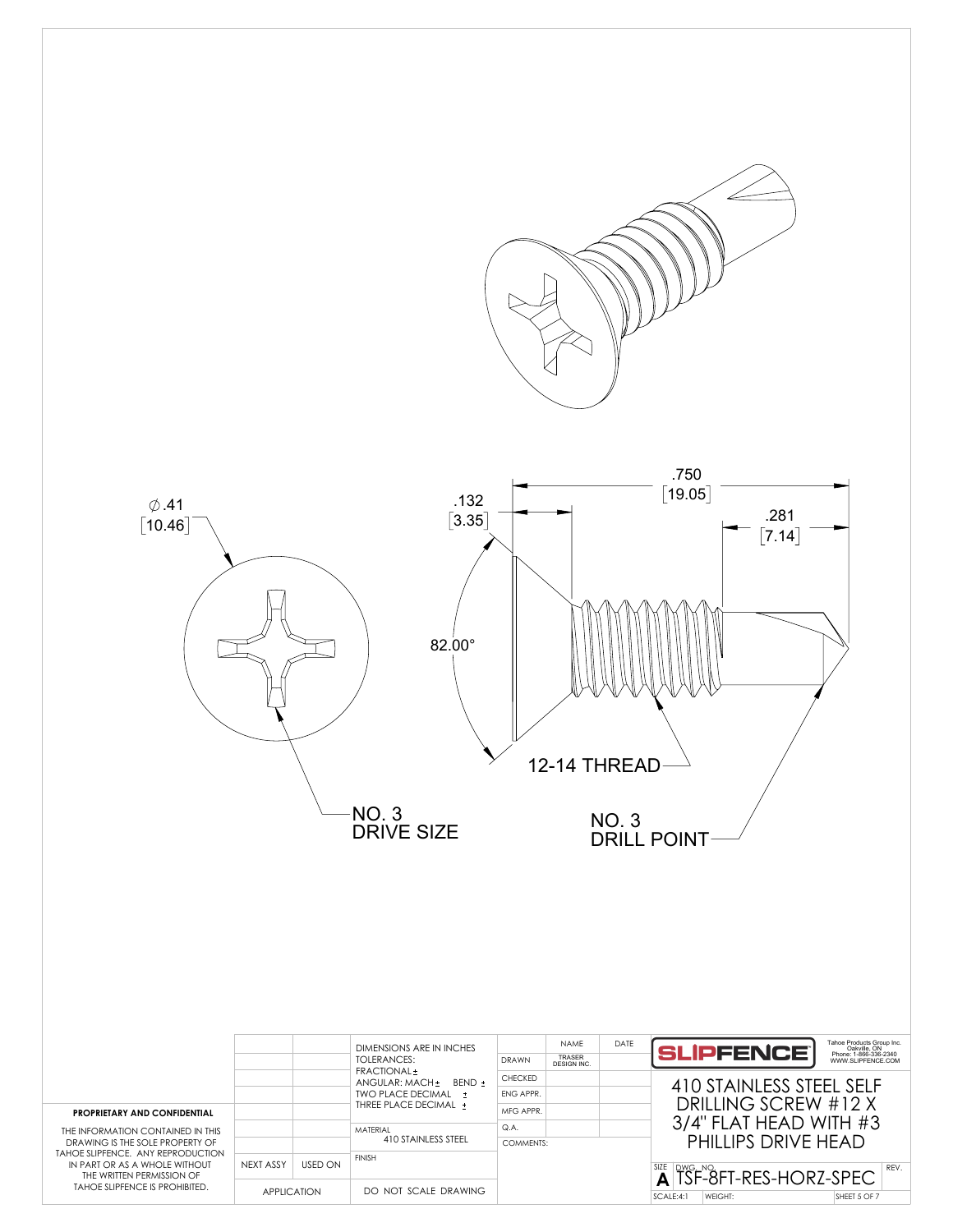



| <b>PROPRIETARY AND CONFIDENTIAL</b><br>THE INFORMATION CONTAINED IN THIS<br>DRAWING IS THE SOLE PROPERTY OF<br>TAHOE SLIPFENCE. ANY REPRODUCTION<br>IN PART OR AS A WHOLE WITHOUT<br>THE WRITTEN PERMISSION OF<br>TAHOE SLIPFENCE IS PROHIBITED. |                    |         | DIMENSIONS ARE IN INCHES<br>TOI FRANCES:<br>FRACTIONAL ±<br>ANGULAR: MACH ±<br>BFND +<br>TWO PLACE DECIMAL +<br>THREE PLACE DECIMAL + | <b>DRAWN</b>   | <b>NAMF</b><br>TRASER<br>DESIGN INC. | DATE | Tahoe Products Group Inc.<br>Oakville, ON<br>Phone: 1-866-336-2340<br>WWW.SLIPFENCE.COM<br><b>SLIPFENCE</b> |
|--------------------------------------------------------------------------------------------------------------------------------------------------------------------------------------------------------------------------------------------------|--------------------|---------|---------------------------------------------------------------------------------------------------------------------------------------|----------------|--------------------------------------|------|-------------------------------------------------------------------------------------------------------------|
|                                                                                                                                                                                                                                                  |                    |         |                                                                                                                                       | <b>CHECKED</b> |                                      |      | #8 x 3/4" Deep Thread Wood<br>Screws / #2 Phillips / Pan Head<br>Type 17 Pt / 410 Stainless Steel           |
|                                                                                                                                                                                                                                                  |                    |         |                                                                                                                                       | FNG APPR.      |                                      |      |                                                                                                             |
|                                                                                                                                                                                                                                                  |                    |         |                                                                                                                                       | MFG APPR.      |                                      |      |                                                                                                             |
|                                                                                                                                                                                                                                                  |                    |         | MATFRIAL<br>410 STAINLESS STEEL                                                                                                       | Q.A.           |                                      |      |                                                                                                             |
|                                                                                                                                                                                                                                                  |                    |         |                                                                                                                                       | COMMENTS:      |                                      |      |                                                                                                             |
|                                                                                                                                                                                                                                                  | NEXT ASSY          | USED ON | <b>FINISH</b><br><b>BLACK MAGNI</b>                                                                                                   |                |                                      |      | $\frac{SSE}{AB}$ SF-8FT-RES-HORZ-SPEC<br>REV.                                                               |
|                                                                                                                                                                                                                                                  | <b>APPLICATION</b> |         | DO NOT SCALE DRAWING                                                                                                                  |                |                                      |      | SCALE:4:1<br>SHEET 6 OF 7<br>WEIGHT:                                                                        |